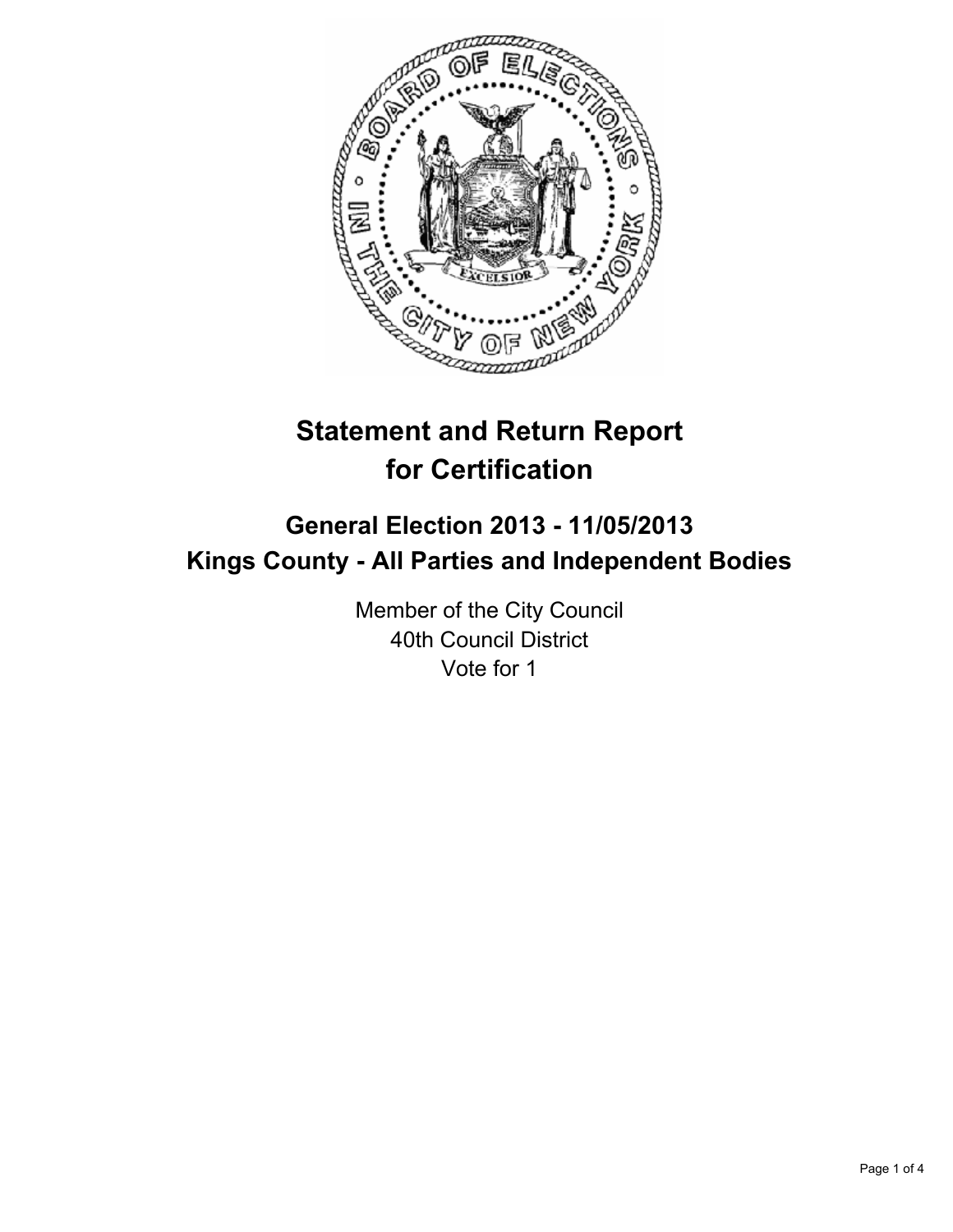

## **Assembly District 42**

| <b>PUBLIC COUNTER</b>                                    | 8,373          |
|----------------------------------------------------------|----------------|
| <b>EMERGENCY</b>                                         | 0              |
| ABSENTEE/MILITARY                                        | 167            |
| <b>FFDFRAL</b>                                           | 0              |
| <b>SPECIAL PRESIDENTIAL</b>                              | 0              |
| <b>AFFIDAVIT</b>                                         | 134            |
| <b>Total Ballots</b>                                     | 8,674          |
| Less - Inapplicable Federal/Special Presidential Ballots | 0              |
| <b>Total Applicable Ballots</b>                          | 8,674          |
| MATHIEU EUGENE (DEMOCRATIC)                              | 6,976          |
| <b>BRIAN KELLY (CONSERVATIVE)</b>                        | 183            |
| MATHIEU EUGENE (WORKING FAMILIES)                        | 480            |
| SYLVIA G. KINARD (RENT IS 2 DAMN HIGH)                   | 407            |
| JANCE HARVEY (WRITE-IN)                                  | 1              |
| JOEY PAUL (WRITE-IN)                                     | 1              |
| PETER R. WEISS (WRITE-IN)                                | 1              |
| SAUNDRA THOMAS (WRITE-IN)                                | 1              |
| UNATTRIBUTABLE WRITE-IN (WRITE-IN)                       | $\overline{2}$ |
| WILLIAM J. MILLER (WRITE-IN)                             | 1              |
| <b>Total Votes</b>                                       | 8,053          |
| Unrecorded                                               | 621            |

#### **Assembly District 43**

| <b>PUBLIC COUNTER</b>                                    | 9,776          |
|----------------------------------------------------------|----------------|
| <b>EMERGENCY</b>                                         | 0              |
| ABSENTEE/MILITARY                                        | 205            |
| <b>FEDERAL</b>                                           | 0              |
| <b>SPECIAL PRESIDENTIAL</b>                              | $\Omega$       |
| <b>AFFIDAVIT</b>                                         | 117            |
| <b>Total Ballots</b>                                     | 10,098         |
| Less - Inapplicable Federal/Special Presidential Ballots | 0              |
| <b>Total Applicable Ballots</b>                          | 10,098         |
| MATHIEU EUGENE (DEMOCRATIC)                              | 8.089          |
| <b>BRIAN KELLY (CONSERVATIVE)</b>                        | 225            |
| MATHIEU EUGENE (WORKING FAMILIES)                        | 402            |
| SYLVIA G. KINARD (RENT IS 2 DAMN HIGH)                   | 646            |
| DARLENE MEALY (WRITE-IN)                                 | 1              |
| JENNIFER THOMAS (WRITE-IN)                               | $\overline{2}$ |
| LAURA IMPERIALE (WRITE-IN)                               | 1              |
| LESLIE KNOPE (WRITE-IN)                                  | 1              |
| MICHEAL SHAWALTER (WRITE-IN)                             | 1              |
| SANDRA THOMAS (WRITE-IN)                                 | 5              |
| STEFANIE A. JONES (WRITE-IN)                             | 1              |
| UNATTRIBUTABLE WRITE-IN (WRITE-IN)                       | $\overline{7}$ |
| <b>Total Votes</b>                                       | 9,381          |
| Unrecorded                                               | 717            |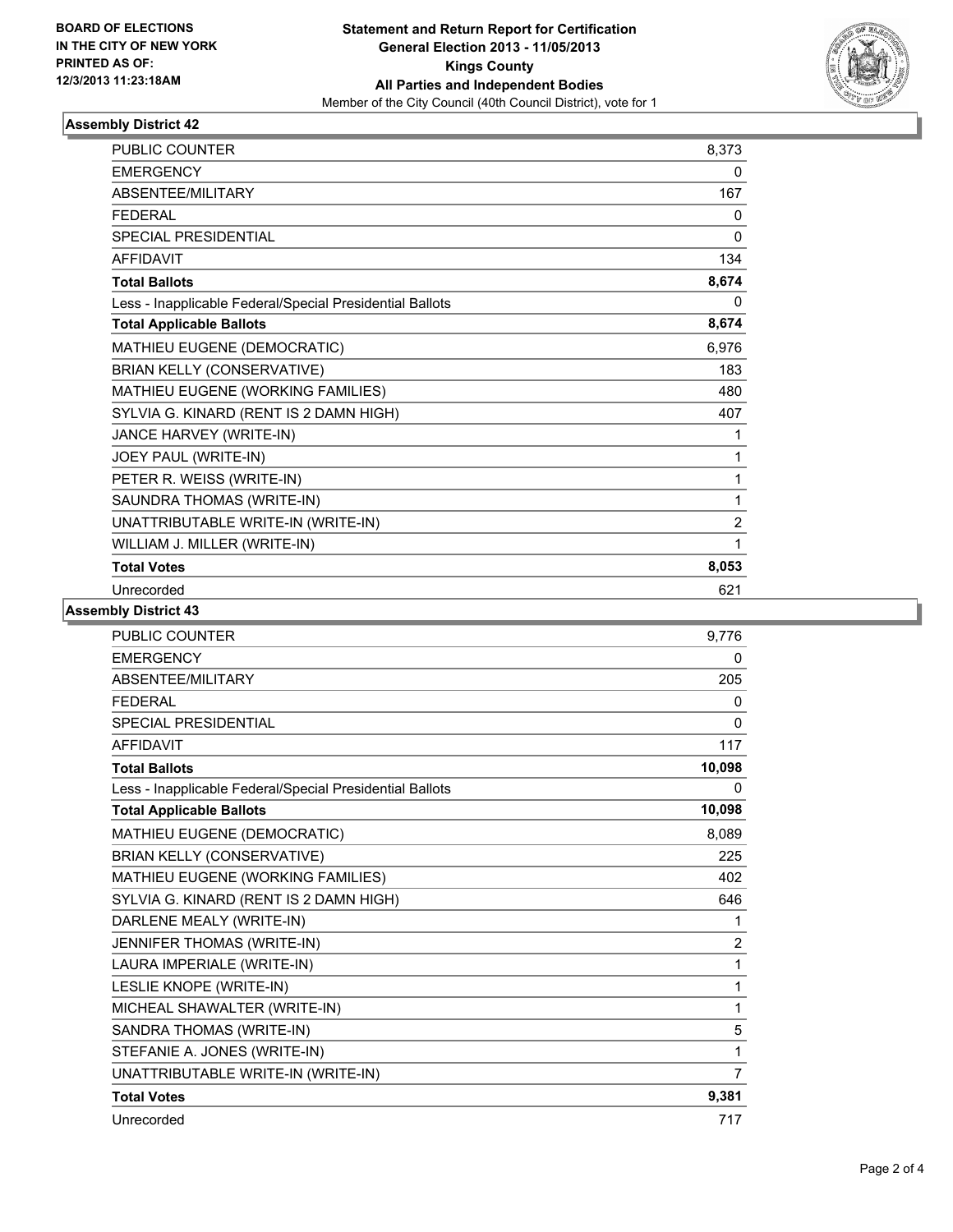

## **Assembly District 44**

| <b>PUBLIC COUNTER</b>                                    | 3,512          |
|----------------------------------------------------------|----------------|
| <b>EMERGENCY</b>                                         | 0              |
| ABSENTEE/MILITARY                                        | 68             |
| <b>FEDERAL</b>                                           | $\mathbf{0}$   |
| <b>SPECIAL PRESIDENTIAL</b>                              | $\mathbf{0}$   |
| <b>AFFIDAVIT</b>                                         | 51             |
| <b>Total Ballots</b>                                     | 3,631          |
| Less - Inapplicable Federal/Special Presidential Ballots | 0              |
| <b>Total Applicable Ballots</b>                          | 3,631          |
| MATHIEU EUGENE (DEMOCRATIC)                              | 2,215          |
| <b>BRIAN KELLY (CONSERVATIVE)</b>                        | 364            |
| MATHIEU EUGENE (WORKING FAMILIES)                        | 337            |
| SYLVIA G. KINARD (RENT IS 2 DAMN HIGH)                   | 207            |
| CHELSON MANNING (WRITE-IN)                               | 1              |
| DAVID STOROBIN (WRITE-IN)                                | 7              |
| <b>GREGORY DAVIDZON (WRITE-IN)</b>                       | 12             |
| JENNIFER THOMAS (WRITE-IN)                               | 1              |
| ROY CAMPELLA (WRITE-IN)                                  | 1              |
| TOM JONE (WRITE-IN)                                      | 1              |
| UNATTRIBUTABLE WRITE-IN (WRITE-IN)                       | $\overline{2}$ |
| <b>Total Votes</b>                                       | 3,148          |
| Unrecorded                                               | 483            |